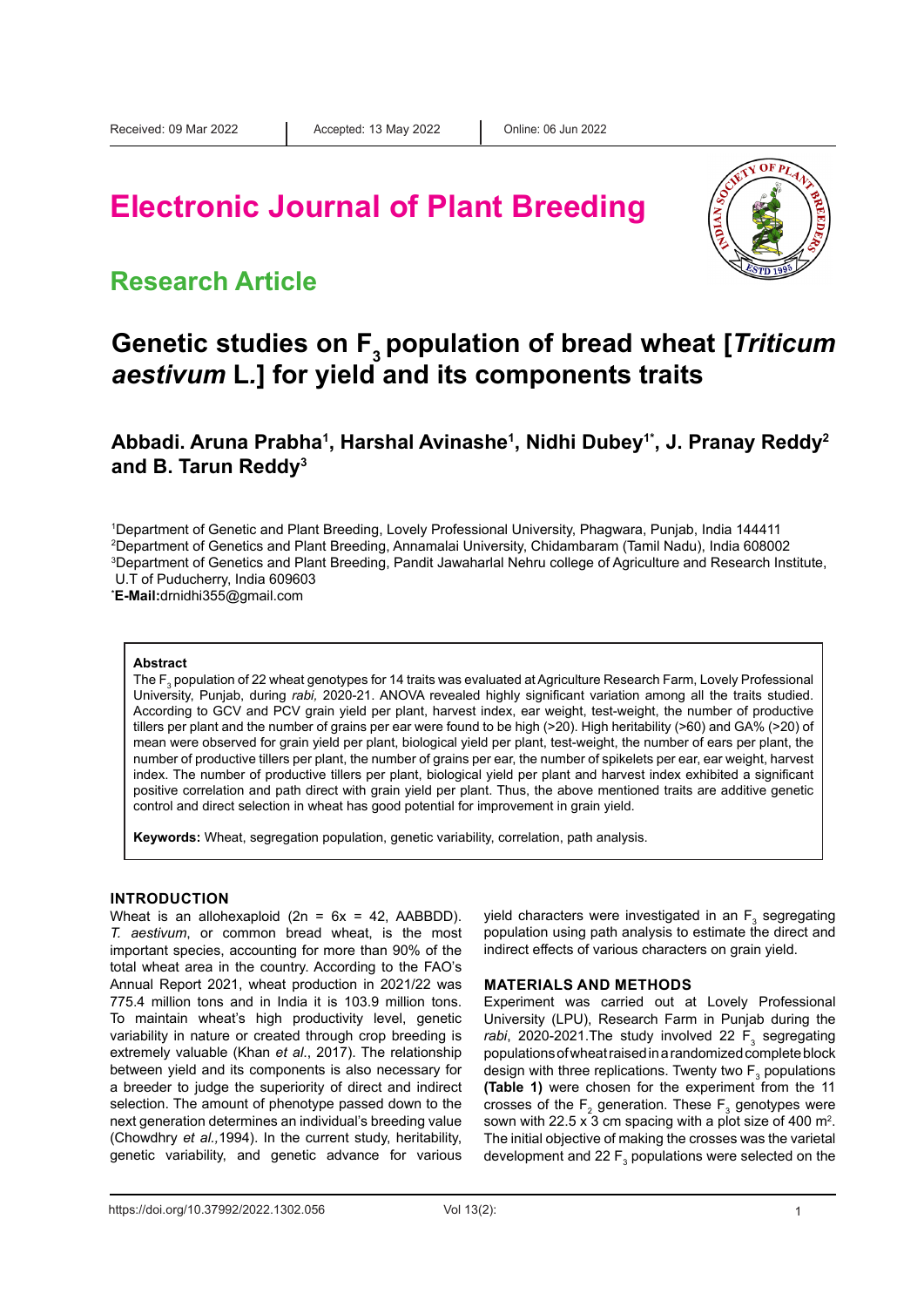| S.NO. | <b>CROSSES</b>     | S.NO. | <b>CROSSES</b>     |
|-------|--------------------|-------|--------------------|
|       | DBW-90 X PBW-343   |       | DBW-90 X MP-3336   |
| 2     | WH-703 X PBW-343   | 8     | DBW- 107 X MP-3336 |
| 3     | RUJ-4037 X PBW-343 | 9     | RUJ-4037 X MP-3336 |
| 4     | PBW-110 X PBW-343  | 10    | DBW-88 X MP-3336   |
| 5     | DBW-107 X PBW-343  | 11    | PBW- 677 X MP-3336 |
| 6     | PBW-677 X PBW-343  |       |                    |

#### Table 1. List of wheat genotypes in F<sub>2</sub> generation

basis of phenotypic screening for the traits *viz.*, days to 50% heading, days to maturity, plant height, the number of productive tillers per plant, ear length etc.

In each replication, observations were taken on yield and yield-attributing characters. Except for the days to 50% heading and days to maturity, which were recorded on a plot-by-plot basis, five randomly selected competitive plants were tagged in each plot to record the observations. Days to 50% flowering, plant height, the number of productive tillers per plant, the number of spikelets per ear, ear length, ear weight, the number of ears per plant, the number of grains per ear, test-weight, biological yield per plant, harvest index, chlorophyll content and grain yield per plant were recorded.

The analysis of variance was done as per Panse and Sukhatme (1961) and heritability values were calculated as suggested by Robinson (1949) and the percentage was classified as low (0-30 %), moderate (30-60 %) and high (> 60 %) using Hanson *et al*. (1956). According to Johnson *et al*. (1955), the genetic advance was measured in absolute units (GA) and as a percentage of the mean (GAM), implying selection

superiority of 5% of genotypes, and was classified as low (0-10 %), moderate (10-20 %), and high (>20 %). Burton (1952) formula was used to calculate the PCV and GCV in per cent, which was<br>then classified as low  $(0-10 \%)$ , moderate then classified as low (0–10 %), moderate (10–20 %), or high (> 20 %). Miller *et al*. (1958), proposed calculating genotypic correlations using variance and co-variances. Path coefficient analysis was carried out in accordance with recommendations by Dewey and Lu (1959). R software (Rstudio) with package variability was used to compute the data.

### **RESULTS AND DISCUSSION**

The mean sum of squares (MSS) due to genotypes were highly significant for all characters at 1% and 5% levels of significance, indicating the presence of variability for all traits among the segregating population in **Table 2**. Similar findings were made by Devesh *et al*. (2021). There was no significant variation in replication, indicating that environmental error was less effective, providing breeders with an excellent opportunity to identify accessions with high scores for desirable characteristics in order to improve breeding programs. Mean performances of 22 wheat genotypes.

#### **Table 2. Analysis of variance for grain yield and its components in wheat**

|                        | Mean sum of squares |                              |                     |                        |                                              |                                   |            |          |                                           |  |  |  |
|------------------------|---------------------|------------------------------|---------------------|------------------------|----------------------------------------------|-----------------------------------|------------|----------|-------------------------------------------|--|--|--|
| Source of<br>variation | D.F                 | Days<br>to $50\%$<br>heading | Days to<br>maturity | <b>Plant</b><br>heiaht | Number of<br>productive tillers<br>per plant | Number of<br>spikelets<br>per ear | Ear length |          | Ear weight Number of<br>ears per<br>plant |  |  |  |
| <b>Replication</b>     | 2                   | 0.18                         | 57.51               | 51.31                  | 1.99                                         | 0.94                              | 0.03       | 0.01     | 0.03                                      |  |  |  |
| Genotypes              | 21                  | $30.27**$                    | $51.06**$           | 208.89**               | $25.64**$                                    | $13.47**$                         | $1.83**$   | $1.46**$ | $22.73**$                                 |  |  |  |
| Error                  | 42                  | 14.15                        | 3.89                | 14.20                  | 0.71                                         | 0.54                              | 0.04       | 0.08     | 0.48                                      |  |  |  |

| Mean sum of squares    |     |                             |          |                                           |                      |                        |                                 |  |  |  |  |  |
|------------------------|-----|-----------------------------|----------|-------------------------------------------|----------------------|------------------------|---------------------------------|--|--|--|--|--|
| Source of<br>variation | D.F | Number of<br>grains per ear |          | Test-weight Biological yield per<br>plant | <b>Harvest index</b> | Chlorophyll<br>content | <b>Grain yield</b><br>per plant |  |  |  |  |  |
| <b>Replication</b>     |     | 0.52                        | 9.05     | 10.81                                     | 4.04                 | 11.32                  | 10.23                           |  |  |  |  |  |
| Genotypes              | 21  | 139.03**                    | 973.58** | 1820.49**                                 | $125.73**$           | $12.67**$              | 161.95**                        |  |  |  |  |  |
| Error                  | 42  | 4.06                        | 18.28    | 10.71                                     | 7.45                 | 5.92                   | 3.64                            |  |  |  |  |  |

\*\* Significant at 1 % level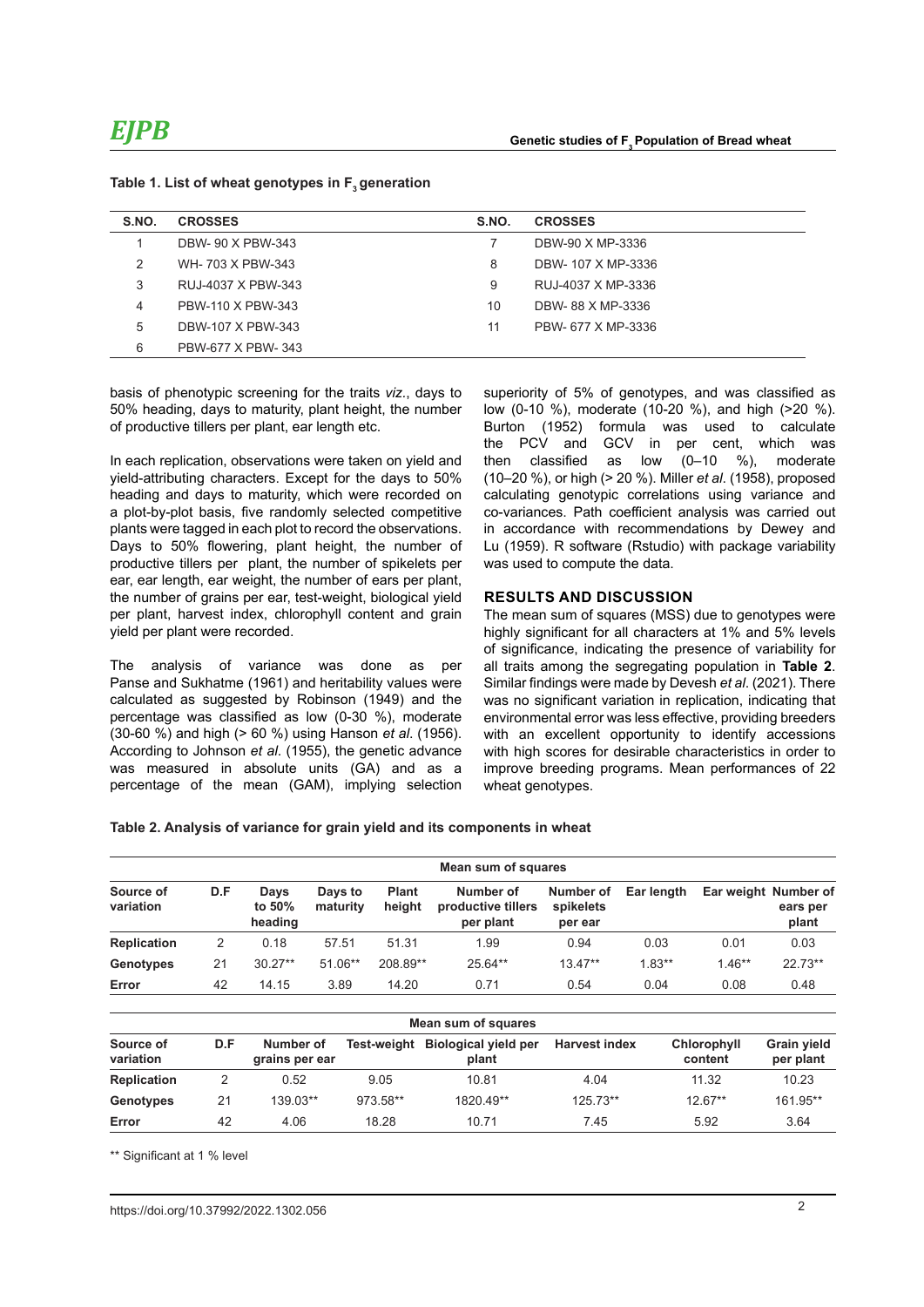The genotypes derived from DBW 107 x PBW 343 and DBW 90 x MP 3336 had early mean performance for days to 50% flowering (87.54 days) and days to maturity (141.12 days), respectively **(Table 3 & Fig.1)**. Because dwarfness is important in wheat, RUJ 4037 X MP 3336 with a plant height of (73.67 cm) is considered the best. High mean performance genotypes considered were: PBW 677 x PBW 343 for the number of productive tillers per plant (21.98), DBW 107 x PBW 343 for the number of spikelets per ear (21.91), PBW 110 x PBW 343 for ear length (13.29 cm), PBW 110 x PBW 343 for ear weight (4.93 g), PBW 677 x PBW 343 for the number of ears per plant (20.77), DBW 107 x MP 3336 for the number of grains per ear (67.39), PBW 677 x MP 3336 for testweight (53.89 g), DBW 107 x PBW 343 for biological yield per plant (151.42 g), DBW 107 x MP 3336 for harvest index (26.45), RUJ 4037 x PBW 343 for chlorophyll content (51.83) and DBW 107 x PBW 343 for grain yield per plant (50.47). A similar range of mean values was observed by Jan *et al*. (2015).

**Table 4** displays the variability parameters phenotypic variance, genotypic variance, PCV, GCV, broad sense heritability H(bs), genetic advance [GA], and GA as a percentage of the mean. High PCV than GCV indicates that the environment has an influence on the characters studied. Grain yield per plant had the highest PCV and GCV, followed by harvest index, ear weight, test-weight, the number of productive tillers per plant, and the number of grains per ear. A high GCV and PCV, according to Salesh *et al*. (2010), indicates that environmental influences have less impact on the expression of such characteristics, implying that there is a greater opportunity to improve them through selective breeding. GCV and PCV levels were found to be moderate for the number of spikelets per ear, ears per plant, and grains

per ear. Because environmental influences on phenotypic expression are minimal in traits with moderate PCV and GCV, hereditary factors have a greater influence. As a result, these characteristics are amenable to further improvement through selection. Avinashe (2015) observed low PCV and GCV and were observed for days to 50% flowering, days to maturity and chlorophyll content. Similar results were observed by Reddy (2019) in wheat genotypes for days to maturity and days to 50% heading.

Johnson *et al*. (1955) proposed that combining H (bs) estimates with the GA per cent mean was a more effective way of estimating the impact of selecting the best genotypes. High heritability combined with high genetic advance ensures that heritability is due to additive gene effects, and early generation selection for the traits under study may be effective (Devesh *et al*., 2021). Grain yield per plant, biological yield per plant, test-weight, the number of ears per plant, the number of productive tillers per plant, the number of grains per ear, the number of spikelets per ear, ear weight, and harvest index all had high heritability and GA per cent mean **(Table 4).** These traits have a high selective value and are influenced by additive gene action. Wheat crop improvement benefits from the selection of these characters. Santosh *et al.*  (2019) obtained comparable results, with high H (bs) and GA for plant height, the number of productive tillers per plant, ear length, test-weight, biological yield per plant and grain yield per plant. The results obtained are similar to those reported by Singh *et al*. (2013) for biological yield, harvest index and grain yield per ha. Fellahi *et al*. (2018) reported the same high values for days to heading, days to maturity and test weight and plant height and ear length were found to have moderate H (bs) and GA. This could be because the environment appears to have a

|  |  | Table 3. Selection of better genotype based on mean values |
|--|--|------------------------------------------------------------|
|--|--|------------------------------------------------------------|

| <b>S. No.</b> | Character                              | Genotype           |  |
|---------------|----------------------------------------|--------------------|--|
| 1             | Days to 50% heading                    | DBW 107 X PBW 343  |  |
| 2             | Days to maturity                       | DBW 90 X MP 3336   |  |
| 3             | Plant height (cm)                      | RUJ 4037 X MP 3336 |  |
| 4             | Number of productive tillers per plant | PBW 677 X PBW 343  |  |
| 5             | Number of spikelets per ear            | DBW 107 X PBW 343  |  |
| 6             | Ear length (cm)                        | PBW 110 X PBW 343  |  |
| 7             | Ear weight $(q)$                       | PBW 110 X PBW 343  |  |
| 8             | Number of ears per plant               | PBW 677 X PBW 343  |  |
| 9             | Number of grains per ear               | DBW 107 X MP 3336  |  |
| 10            | Test weight (g)                        | PBW 677 X MP 3336  |  |
| 11            | Biological yield per plant (g)         | DBW 107 X PBW 343  |  |
| 12            | Harvest index (%)                      | DBW 107 X MP 3336  |  |
| 13            | Chlorophyll content (%)                | RUJ 4037 X PBW 343 |  |
| 14            | Grain yield per plant (g)              | DBW 107 X PBW 343  |  |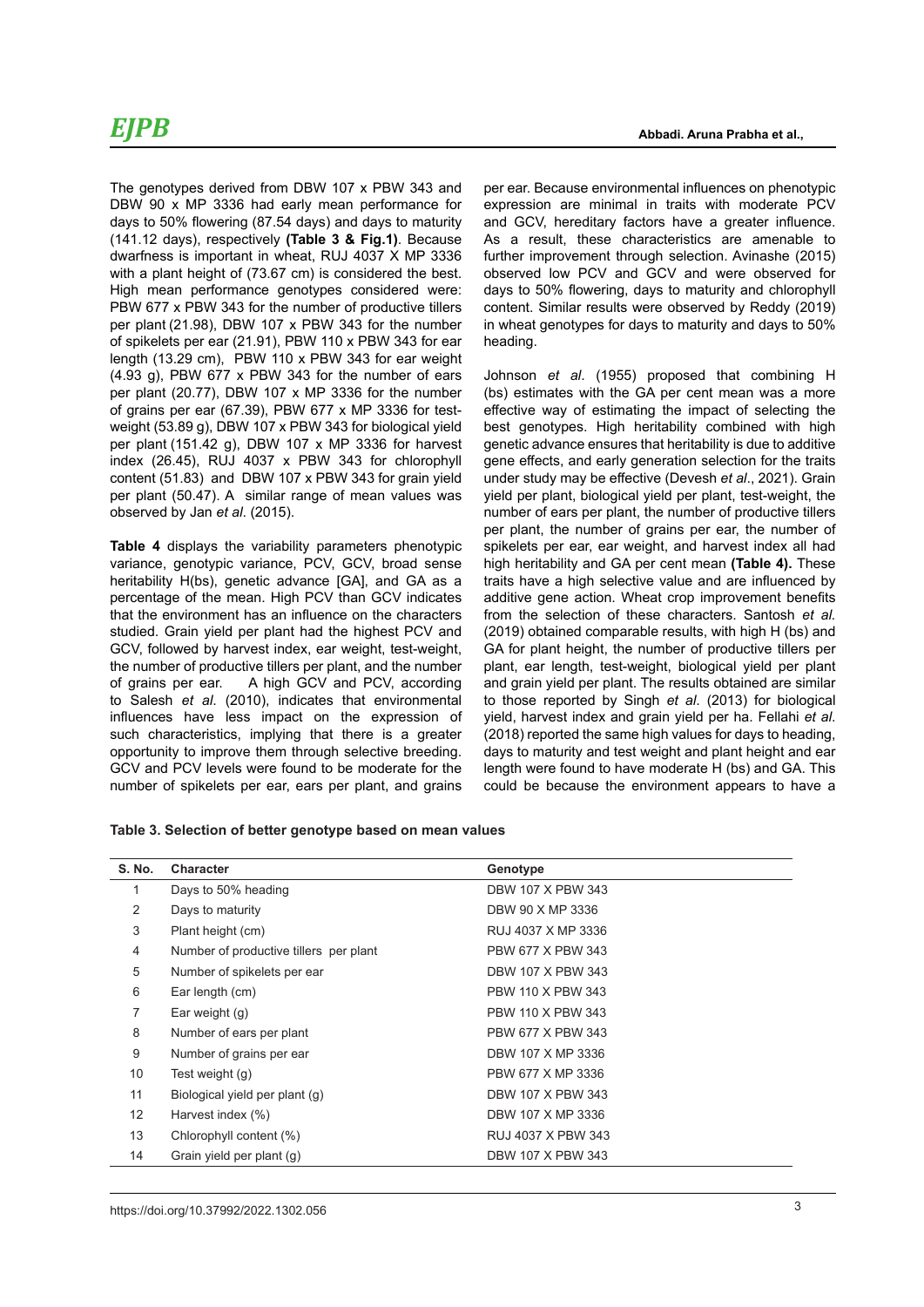

**Fig. 1. Box plot showing mean and range for all the characters under study**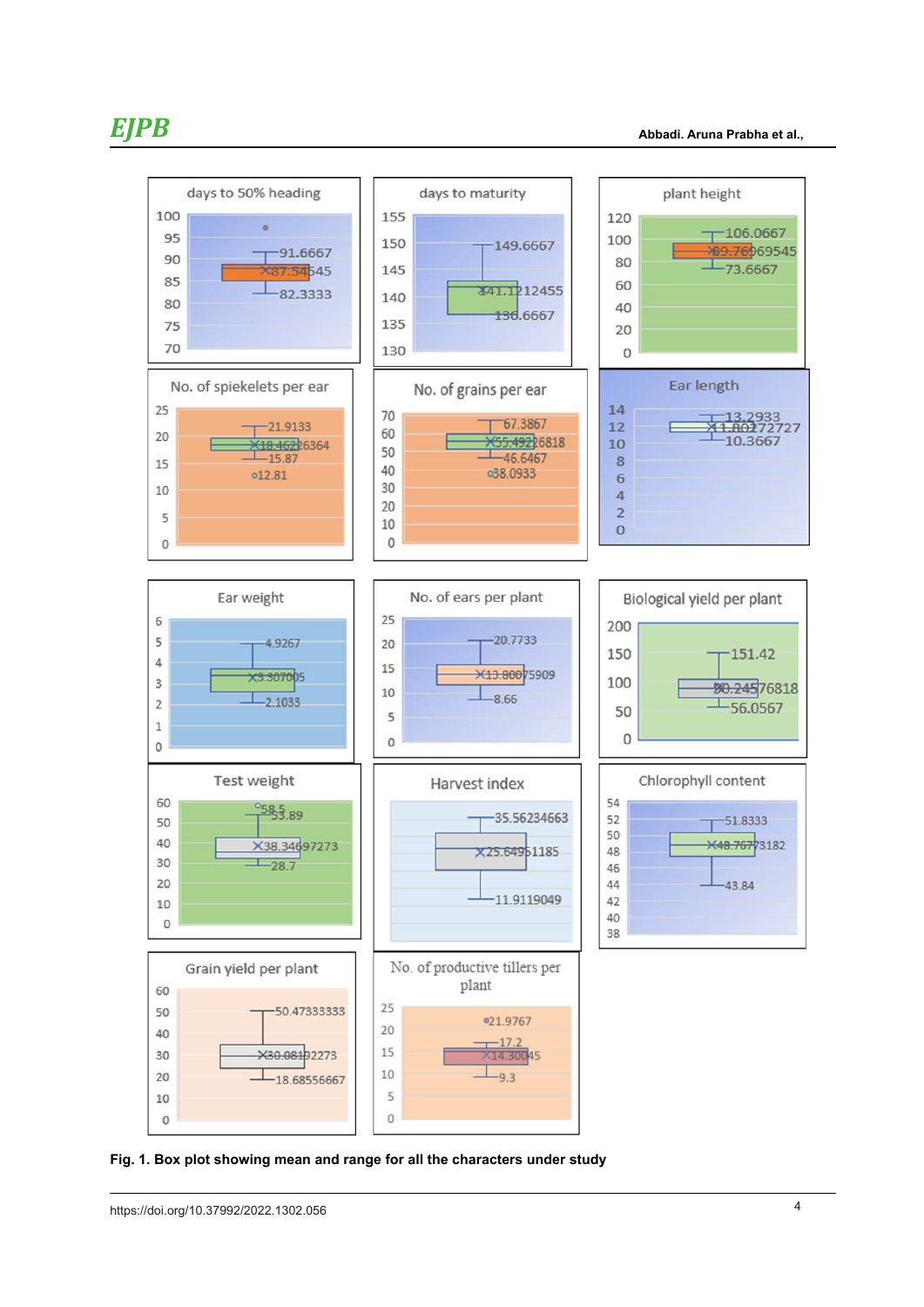| Table 4. Genetic variability parameters for grain yield and its components in Wheat |  |  |
|-------------------------------------------------------------------------------------|--|--|
|-------------------------------------------------------------------------------------|--|--|

|                                        |                | Range          |        |       |       | <b>Heritability</b> | Genetic | GA % mean |  |
|----------------------------------------|----------------|----------------|--------|-------|-------|---------------------|---------|-----------|--|
| <b>Characters</b>                      | <b>Minimum</b> | <b>Maximum</b> | Mean   | GCV%  | PCV%  | $(bs)$ %            | advance |           |  |
| Days to 50% heading                    | 82.33          | 91.66          | 87.54  | 2.64  | 5.04  | 27.52               | 2.50    | 2.86      |  |
| Days to maturity                       | 136.66         | 149.66         | 141.12 | 2.80  | 3.13  | 80.14               | 7.31    | 5.18      |  |
| Plant height (cm)                      | 73.66          | 106.06         | 89.76  | 8.97  | 9.90  | 82.05               | 15.03   | 16.74     |  |
| Number of productive tillers per plant | 9.3            | 21.97          | 14.30  | 20.15 | 21.00 | 92.07               | 5.69    | 39.84     |  |
| Number of spikelets per ear            | 12.81          | 21.91          | 18.46  | 11.24 | 11.93 | 88.76               | 4.02    | 21.82     |  |
| Ear length (cm)                        | 10.36          | 13.29          | 11.80  | 6.54  | 6.76  | 93.60               | 1.53    | 13.04     |  |
| Ear weight $(q)$                       | 2.10           | 4.92           | 3.31   | 20.48 | 22.25 | 84.70               | 1.28    | 38.83     |  |
| Number of ears per plant               | 8.66           | 20.77          | 13.80  | 19.73 | 20.36 | 93.86               | 5.43    | 39.38     |  |
| Test-weight (g)                        | 28.7           | 53.89          | 38.34  | 20.93 | 21.12 | 94.57               | 16.38   | 42.73     |  |
| Number of grains per ear               | 38.09          | 67.38          | 55.49  | 12.08 | 12.62 | 91.71               | 13.23   | 23.84     |  |
| Biological yield per plant (g)         | 56.05          | 151.42         | 90.24  | 27.21 | 27.45 | 98.26               | 50.15   | 55.57     |  |
| Harvest index (%)                      | 11.91          | 35.56          | 25.64  | 24.47 | 26.69 | 84.09               | 11.86   | 46.24     |  |
| Chlorophyll content (%)                | 43.84          | 51.83          | 48.76  | 3.07  | 5.86  | 27.55               | 1.62    | 3.32      |  |
| Grain yield per plant (g)              | 18.68          | 50.47          | 30.08  | 32.55 | 33.65 | 93.53               | 14.47   | 64.84     |  |

**Table 5. Genotypic and phenotypic correlation of quantitative traits in Bread Wheat**

|                |              | X <sub>1</sub> | X <sub>2</sub> | X3       | <b>X4</b> | X <sub>5</sub> | X <sub>6</sub> | X7        | X <sub>8</sub> | X9        | X10       | <b>X11</b> | <b>X12</b> | <b>X13</b> | <b>X14</b> |
|----------------|--------------|----------------|----------------|----------|-----------|----------------|----------------|-----------|----------------|-----------|-----------|------------|------------|------------|------------|
| X1             | G            | 1.00           | $-0.03$        | $-0.21$  | 0.05      | $-0.18$        | 0.14           | $-0.01$   | 0.02           | $-0.16$   | 0.07      | 0.17       | $-0.17$    | $-0.42**$  | 0.08       |
|                | P            | 1.000          | $-0.16$        | $-0.30*$ | 0.08      | $-0.22$        | 0.12           | 0.09      | 0.01           | $-0.29*$  | 0.06      | $0.36**$   | $-0.19$    | $-0.45**$  | 0.10       |
| X <sub>2</sub> | G            |                | 1.00           | $0.27*$  | $-0.25*$  | 0.03           | $-0.02$        | $0.36**$  | $-0.19$        | 0.09      | $0.55***$ | $-0.01$    | $0.55***$  | 0.12       | $0.42**$   |
|                | $\mathsf{P}$ |                | 1.000          | $0.34**$ | $-0.29*$  | 0.05           | $-0.04$        | $0.48**$  | $-0.19$        | 0.08      | $0.62**$  | $-0.02$    | $0.70**$   | $0.33**$   | $0.47**$   |
| X <sub>3</sub> | G            |                |                | 1.00     | $-0.28*$  | $0.26*$        | $0.36**$       | 0.10      | $-0.15$        | $0.29*$   | $0.30*$   | 0.24       | $-0.09$    | $0.32**$   | 0.08       |
|                | $\mathsf{P}$ |                |                | 1.000    | $-0.33**$ | $0.26*$        | $0.41**$       | 0.14      | $-0.16$        | $0.31*$   | $0.34**$  | $0.26*$    | $-0.13$    | $0.59**$   | 0.07       |
| X4             | G            |                |                |          | 1.00      | $-0.27*$       | $-0.07$        | $-0.56**$ | $0.85**$       | $-0.36**$ | $-0.13$   | $0.43**$   | $-0.07$    | 0.05       | $0.36**$   |
|                | $\sf P$      |                |                |          | 1.000     | $-0.31*$       | $-0.06$        | $-0.61**$ | $0.88**$       | $-0.38**$ | $-0.13$   | $0.45**$   | $-0.09$    | 0.17       | $0.38**$   |
| X <sub>5</sub> | G            |                |                |          |           | 1.00           | 0.03           | 0.19      | $-0.21$        | $0.95**$  | 0.11      | 0.12       | $-0.06$    | $-0.10$    | $-0.02$    |
|                | P            |                |                |          |           | 1.000          | 0.02           | 0.22      | $-0.22$        | $0.98**$  | 0.10      | 0.13       | $-0.11$    | $-0.28*$   | $-0.00$    |
| X <sub>6</sub> | G            |                |                |          |           |                | 1.00           | $0.25*$   | $-0.02$        | 0.09      | 0.17      | $0.31*$    | $-0.08$    | 0.05       | 0.17       |
|                | P            |                |                |          |           |                | 1.000          | $0.27*$   | $-0.00$        | 0.09      | 0.16      | $0.32**$   | $-0.07$    | 0.16       | 0.17       |
| X7             | G            |                |                |          |           |                |                | 1.00      | $-0.57**$      | $0.26*$   | $0.47**$  | $-0.04$    | $0.33**$   | 0.01       | 0.15       |
|                | P            |                |                |          |           |                |                | 1.000     | $-0.63**$      | $0.28*$   | $0.51***$ | $-0.05$    | $0.39**$   | $-0.13$    | 0.17       |
| X <sub>8</sub> | G            |                |                |          |           |                |                |           | 1.00           | $-0.29*$  | $-0.14$   | $0.48**$   | $-0.21$    | 0.00       | $0.27*$    |
|                | $\mathsf{P}$ |                |                |          |           |                |                |           | 1.000          | $-0.29*$  | $-0.14$   | $0.49**$   | $-0.21$    | 0.04       | $0.29*$    |
| X <sub>9</sub> | G            |                |                |          |           |                |                |           |                | 1.00      | 0.16      | 0.08       | $-0.08$    | $-0.12$    | $-0.03$    |
|                | P            |                |                |          |           |                |                |           |                | 1.000     | 0.15      | 0.08       | $-0.10$    | $-0.28*$   | $-0.02$    |
| X10            | G            |                |                |          |           |                |                |           |                |           | 1.00      | $0.28*$    | 0.15       | 0.08       | $0.38**$   |
|                | P            |                |                |          |           |                |                |           |                |           | 1.000     | $0.28*$    | 0.17       | 0.20       | $0.39**$   |
| X11            | G            |                |                |          |           |                |                |           |                |           |           | 1.00       | $-0.29*$   | $-0.02$    | $0.59**$   |
|                | P            |                |                |          |           |                |                |           |                |           |           | 1.000      | $-0.31*$   | $-0.03$    | $0.61**$   |
| X12            | G            |                |                |          |           |                |                |           |                |           |           |            | 1.00       | 0.18       | $0.50**$   |
|                | P            |                |                |          |           |                |                |           |                |           |           |            | 1.000      | 0.10       | $0.52*$    |
| X13            | G            |                |                |          |           |                |                |           |                |           |           |            |            | 1.00       | 0.05       |
|                | $\mathsf{P}$ |                |                |          |           |                |                |           |                |           |           |            |            | 1.000      | 0.06       |

X1-Days to 50% heading, X2-Days to maturity, X3-Plant height, X4-Number of productive tillers per plant, X5-Number of spikelets per ear, X6-ear length, X7-Ear weight, X8-Number of ears per plant, X9-Number of grains per ear, X10- Test weight, X11-biological yield per plant, X12-Harvest index, X13-chlorophyll content, X14-Grain yield per plant.

\* significant at 5% and \*\* significant at 1% level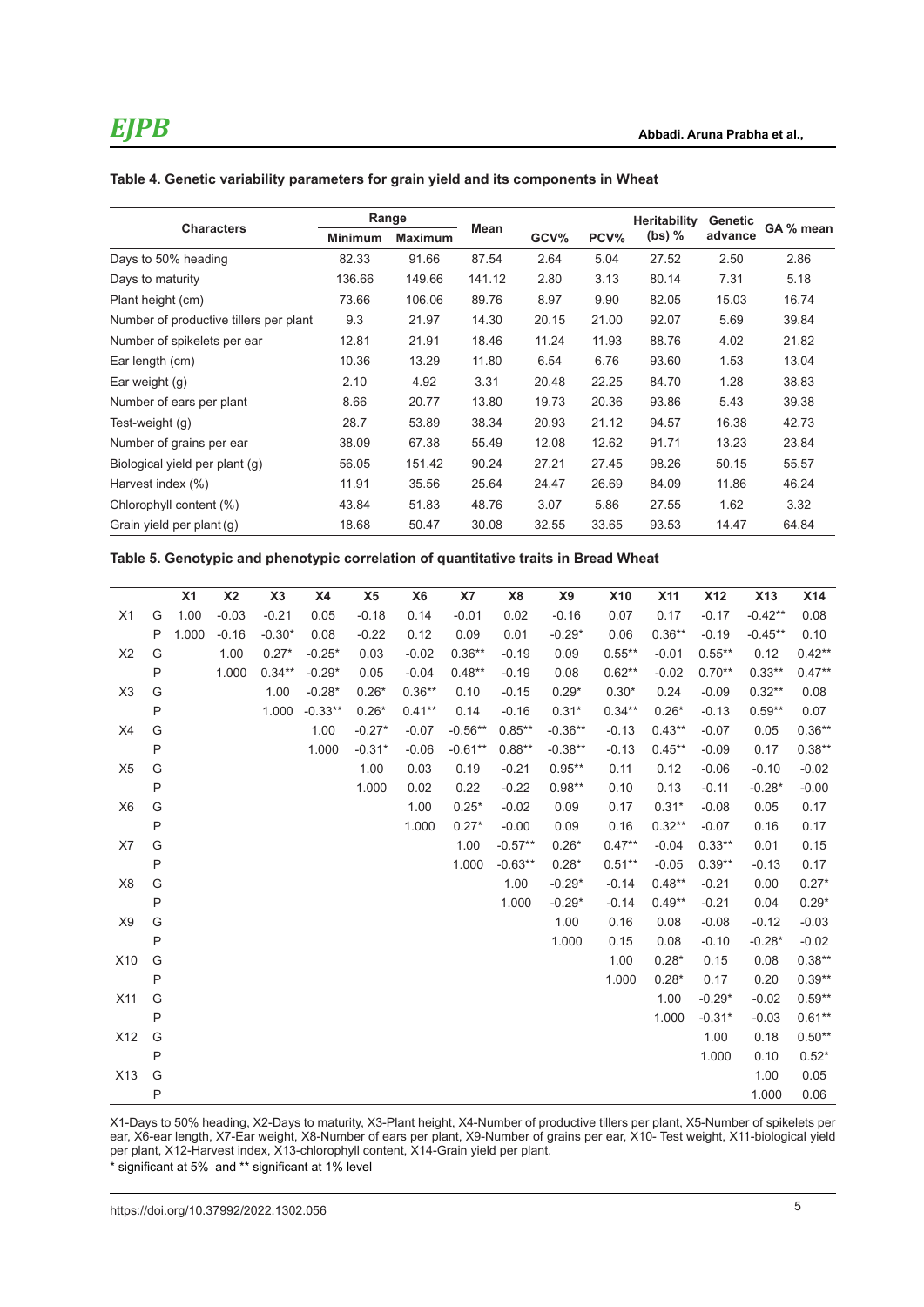# *EJPB*

greater impact on the expression of the characteristics, limiting the potential for selective improvement due to the presence of non-additive (dominant and/or epistatic) modes of gene action. Fellahi *et al*. (2018) observed moderate estimates for spike length, the number of spikelets per plant, grains per spike and harvest index. Low heritability and GA were observed for days to 50% flowering and chlorophyll content. Santosh *et al.* (2019) discovered that the days to 50% heading, days to maturity, and chlorophyll content all had low H (bs) and GA.

Days to maturity, the number of productive tillers per plant, the number of ears per plant, the number of grains per ear, biological yield per plant and harvest index all have a significant positive correlation with grain yield **(Table 5)**. Verma *et al*. (2019) observed comparable output with the number of ears per plant and biological yield per plant. Kumar *et al*. (2020) found a positive relationship between the number of tillers per plant, spike length, test weight and the number of grains per spike and grain yield per plant.

Path coefficient analysis was done using the Lenka and Mishra (1973) scale with grain yield per plant as the dependent trait. Among the thirteen characters, six have a direct positive effect on grain yield per plant, namely the number of productive tillers per plant, the number of spikelets per ear, the ear length, the number of grains per ear, the biological yield per plant and the harvest index, while the others have a direct negative effect **(Table 6).**These characteristics should be considered when selecting the next generation of wheat for the wheat improvement program. According to Baraskar *et al*. (2015) days to 50% flowering, days to maturity, plant height, ear weight, the number of ears per plant, test weight and chlorophyll content all had a negative direct effect on grain yield per plant. Tiwari *et al*. (2017), Dhanda *et al*. (2018), Rajaneesh *et al*. (2019), Reddy (2019), Reddy *et al*. (2022) and Devesh *et al*. (2021) observed similar results with positive effects of the number of grains per ear, the number of spikelets per ear and harvest index on grain yield.

The 22 wheat genotypes studied had a high degree of genetic variation based on the analysis of variance for all characteristics. Based on grain yield per plant, harvest index, ear weight, test-weight and the number of productive tillers per plant and grains per ear, high (>20 %) values of GCV and PCV were found for the attributes *viz.*, grain yield per plant, biological yield per plant, test-weight, the number of ears per plant, the number of productive tillers per plant, the number of grains per ear, the number of spikelets per ear, ear weight, harvest index have high heritability (>60 %) and GA per cent (>20 %) of mean. This study found a favourable association between the number of productive tillers and yield, as well as an increase in ears grains per ear, biological yield and harvest index. It was shown that these features should be taken into account while selecting wheat varieties for increased productivity.

**Table 6.Genotypic path coefficient on grain yield per plant in wheat**

|                 | X <sub>1</sub> | X <sub>2</sub> | X <sub>3</sub> | <b>X4</b> | X <sub>5</sub> | X <sub>6</sub> | X7       | X <sub>8</sub> | X <sub>9</sub> | <b>X10</b> | <b>X11</b> | <b>X12</b> | X <sub>13</sub> | Genotypic<br>correlation<br>for grain<br>yield per<br>plant |
|-----------------|----------------|----------------|----------------|-----------|----------------|----------------|----------|----------------|----------------|------------|------------|------------|-----------------|-------------------------------------------------------------|
| X1              | $-0.271$       | 0.016          | 0.007          | 0.008     | $-0.023$       | 0.009          | $-0.027$ | $-0.004$       | 0.078          | 0.015      | 0.365      | $-0.168$   | 0.100           | 0.08                                                        |
| X <sub>2</sub>  | 0.045          | $-0.096$       | $-0.007$       | $-0.025$  | 0.005          | $-0.003$       | $-0.137$ | 0.055          | $-0.022$       | 0.147      | $-0.022$   | 0.609      | $-0.074$        | $0.42**$                                                    |
| X3              | 0.084          | $-0.032$       | $-0.022$       | $-0.028$  | 0.027          | 0.028          | $-0.041$ | 0.046          | $-0.082$       | 0.080      | 0.265      | $-0.120$   | $-0.131$        | 0.08                                                        |
| X4              | $-0.024$       | 0.028          | 0.007          | 0.084     | $-0.032$       | $-0.005$       | 0.174    | $-0.254$       | 0.102          | $-0.032$   | 0.453      | $-0.082$   | $-0.039$        | $0.36**$                                                    |
| X <sub>5</sub>  | 0.061          | $-0.005$       | $-0.006$       | $-0.027$  | 0.103          | 0.002          | $-0.064$ | 0.065          | $-0.258$       | 0.025      | 0.130      | $-0.097$   | 0.063           | $-0.02$                                                     |
| X <sub>6</sub>  | $-0.035$       | 0.004          | $-0.009$       | $-0.006$  | 0.002          | 0.068          | $-0.078$ | 0.002          | $-0.024$       | 0.038      | 0.319      | $-0.065$   | $-0.037$        | 0.17                                                        |
| X7              | $-0.026$       | $-0.046$       | $-0.003$       | $-0.052$  | 0.023          | 0.019          | $-0.284$ | 0.183          | $-0.075$       | 0.121      | $-0.054$   | 0.338      | 0.029           | 0.15                                                        |
| X <sub>8</sub>  | $-0.004$       | 0.018          | 0.004          | 0.074     | $-0.023$       | 0.000          | 0.181    | $-0.287$       | 0.078          | $-0.034$   | 0.494      | $-0.191$   | $-0.011$        | $0.27*$                                                     |
| X <sub>9</sub>  | 0.080          | $-0.008$       | $-0.007$       | $-0.033$  | 0.101          | 0.006          | $-0.081$ | 0.085          | $-0.263$       | 0.036      | 0.087      | $-0.091$   | 0.063           | $-0.03$                                                     |
| X <sub>10</sub> | $-0.017$       | $-0.061$       | $-0.007$       | $-0.011$  | 0.011          | 0.011          | $-0.148$ | 0.041          | $-0.040$       | 0.234      | 0.279      | 0.152      | $-0.045$        | $0.38**$                                                    |
| X <sub>11</sub> | $-0.100$       | 0.002          | $-0.006$       | 0.039     | 0.013          | 0.022          | 0.016    | $-0.143$       | $-0.023$       | 0.066      | 0.990      | $-0.269$   | 0.008           | $0.59**$                                                    |
| X12             | 0.053          | $-0.068$       | 0.003          | $-0.008$  | $-0.012$       | $-0.005$       | $-0.111$ | 0.063          | 0.028          | 0.041      | $-0.307$   | 0.867      | $-0.024$        | $0.50**$                                                    |
| X <sub>13</sub> | 0.124          | $-0.032$       | $-0.013$       | 0.015     | $-0.029$       | 0.011          | 0.038    | $-0.014$       | 0.075          | 0.048      | $-0.035$   | 0.095      | $-0.220$        | 0.05                                                        |

#### **RESIDUAL EFFECT= 0.02104**

X1-Days to 50% heading, X2-Days to maturity, X3-Plant height, X4-Number of productive tillers per plant, X5-Number of spikelets per ear, X6-ear length, X7-Ear weight, X8-Number of ears per plant, X9-Number of grains per ear, X10- Test weight, X11-biological yield per plant, X12-Harvest index, X13-chlorophyll content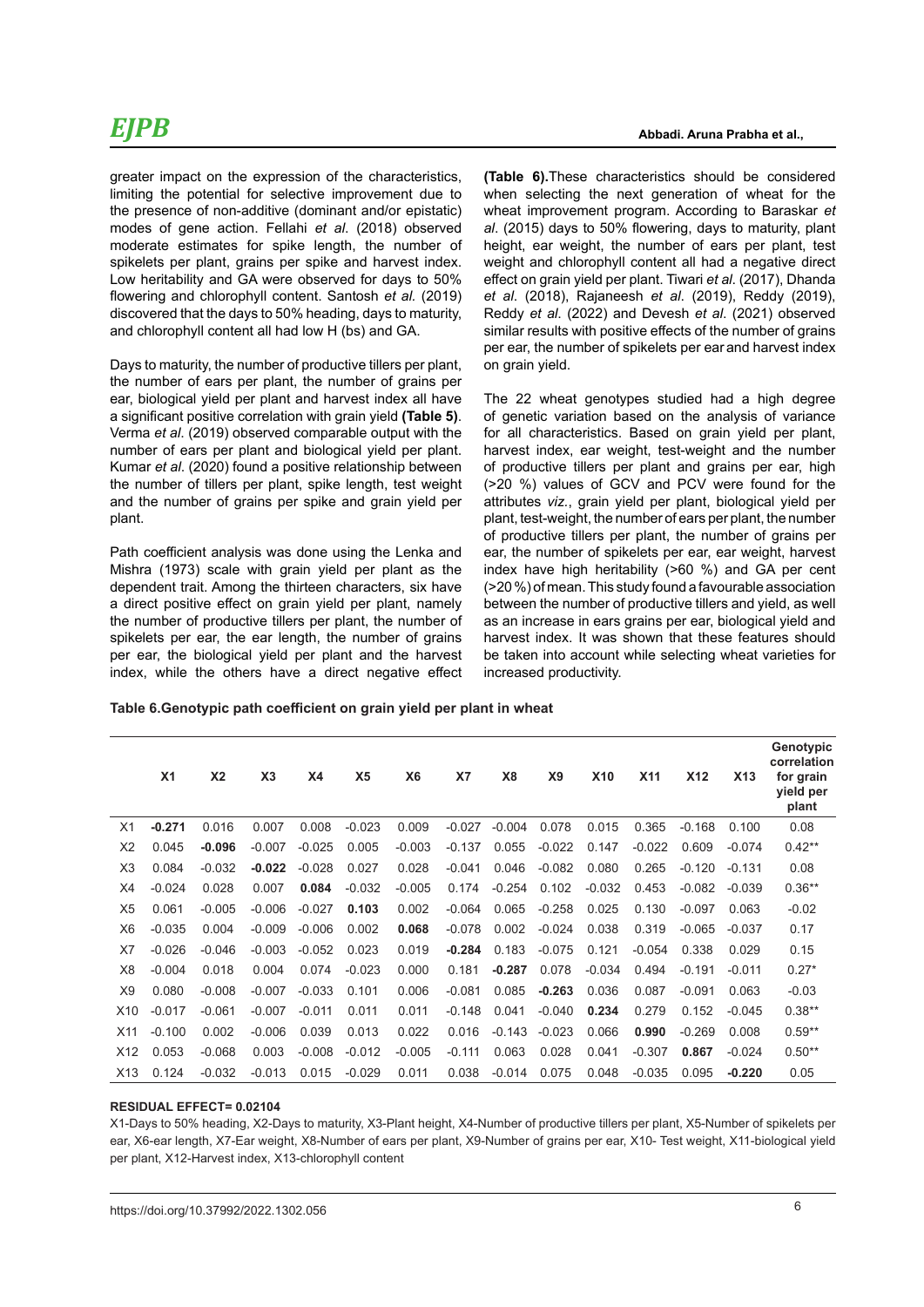- Avinashe, H, A. 2015. Authentication of ${\sf F}_{\sf i}$  Wheat Crosses and Genetic Analyses for Yield and Quality Attributes under Different Environments. Ph.D. (Agri) Thesis, Jawaharlal Nehru KrishiVishwaVidyalaya, Jabalpur, MP.
- Baraskar, V.V., Vachhani, J.H., Kachhadia, V.H., Patel, M.B. and Barad, H.R. 2015. Correlation and path analysis for seed yield in soybean [*Glycine max* (L.) Merrill]. *Electronic Journal of Plant Breeding,*  **6**: 570- 573.
- Burton G. W. (1952). Quantitative inheritance in grasses. Proc. 6th Int. Grassland
- Chowdhry, M.A., Shahid, M.A., Alam, K. and Khaliq, I. 1994. Morphogenetic evaluation for leaf characteristics in F3 segregating populations of bread wheat. *Pakistan Journal of Agricultural Sciences***31**: 290- 293.
- Devesh, P., Mohitra, P.K. and Shukla, R.S. 2021. Correlation and path coefficient analysis for yield, yield components and quality traits in wheat. *Electronic Journal of Plant Breeding*, *12***(2)**, 388-395. [\[Cross Ref\]](%20https://doi.org/10.37992/2021.1202.057)
- Dewey, D.R. and Lu., K.H. 1959. Correlation and path coefficient analysis of crested wheat grass seed production. *Agronomy Journal,* **51**: 515-518. [\[Cross Ref\]](https://doi.org/10.2134/agronj1959.00021962005100090002x)
- Dhanda, P., Yadav, S.S., Beniwal, N.R. and Anu. 2018. Correlation and path coefficient analysis of some quantitative traits in recombinant inbred lines of bread wheat. *International Journal of Chemical Studies,* **6(3)**: 350- 354.
- FAO. Statistical Division, Food and Agricultural Organization, Rome (2022).
- Fellahi, Z.E.A., Abderrahmane, H. andHamenna, B. 2018. Analysis of Direct and Indirect Selection and Indices in Bread Wheat (*Triticum aestivum* L.) Segregating Progeny.*International Journal of Agronomy*. Volume **2018,** 1687-8159**.** [\[Cross Ref\]](https://doi.org/10.1155/2018/8312857)
- Hanson, W.D., Robinson, H.F. and Comstock, R.E. 1956. Biometrical studies of yield segregating population Korean lespandeza. *Agronomy Journal,* **48**:268- 272. [\[Cross Ref\]](https://doi.org/10.2134/agronj1956.00021962004800060008x)
- Jan, S., Mohammad, F. and Khan, F.U. 2015. Genetic potential and heritability estimates of yield traits in  $F_3$  segregating populations of bread wheat. *International Journal of Environment,* 4(2), 106- 115. [[Cross Ref\]](https://doi.org/10.3126/ije.v4i2.12630)
- Johnson, H.W., Robinson, H.F. and Comstock, R.E. 1955.

 **Abbadi. Aruna Prabha et al.,**

Estimate of genetic and environmental variability in soybean*. Agronomy Journal,***47**: 314-318. [\[Cross Ref\]](https://doi.org/10.2134/agronj1955.00021962004700070009x)

- Khan, G.H., Shikari, A.B., Wani, S.H. and Vaishnavi, R. 2017. Variability Parameters in Wheat- A Review.<br>International. Journal of Pureand Applied *International.* Journal of *Biosciences* **5(4)**: 651-662. [\[Cross Ref\]](https://doi.org/10.18782/2320-7051.2638)
- Kumar, A., Bharti, B., Kumar, J., Bhatia, D., Singh,G.P., Jaiswal, J.P, and Prasad, R.2020. Genetic characterization and its association with grain yield in wheat (*Triticum aestivum* L.) under drought stress. Journalof Cereal Research **12(2)**: 120-128. [\[Cross Ref\]](https://doi.org/10.25174/2582-2675/2020/96419)
- Lenka D. and Mishra B. (1973). Path coefficient analysis of yield in rice varieties. *Indian J. Agric. Sci*., **43**: 376- 379.
- Miller P. A., Williams J. C. and Comstock R. E. 1958. Variance and Covariance in Cotton, Agrion. J., 50: 126-131. [\[Cross Ref\]](https://doi.org/10.2134/agronj1958.00021962005000030004x)
- Panse, V.G. and Sukhatme, P.V. 1961. Statistical methods for agricultural workers, ICAR, New Delhi.
- Rajaneesh, K., Madakemohekar, A.H., Sravani, M., Swetha, M., Kamboj, A., Thakur, G., Kumar, B. and Talekar, N. 2019. Genetic evaluation of different genotypes of wheat (*Triticum aestivum* L.) in normal sowing condition in Punjab. *Electronic Journal of Plant Breeding,***10(3)**: 970 – 979. [\[Cross Ref\]](https://doi.org/10.5958/0975-928X.2019.00125.X)
- Reddy, J.P. 2019. Genetic Divergence and Principal Component Analysis in Bread Wheat (*Triticum aestivum* L.) Genotypes. M. Sc. Agri thesis, Lovely Professional University, Punjab.
- Reddy, J.P., Kumar, M., Dubey, N., Avinashe, H., Kachakayala, R. and Kalubarme, S. 2022. Genetic divergence for grain yield and its components in bread wheat (*Triticum aestivum* L.).*Electronic Journal of Plant Breeding*. **13(1):**258-261. [\[Cross Ref\]](https://doi.org/10.37992/2022.1301.036)
- Robinson H. F., Comstock R.E. and Harvey. P. H. 1949. Estimates of Heritability and the Degree of Dominance in Corn. *Agron. J.* **41**: 353-359. [\[Cross Ref\]](https://doi.org/10.2134/agronj1949.00021962004100080005x)
- Salesh, K.J., Deepak, A. &Ghai, T.R. (2010). Variability studies for yield and its contributing traits in okra. *Electronic Journal of Plant Breeding*.**1(6):**1495-1499.
- Santosh and Jaiswal, J. P. 2019.Assessment of genetic variability, heritability and genetic advance for yield and physiological traits under very late sown condition in bread wheat (*Triticum aestivum* L. em. Thell.). *The Pharma Innovation Journal,***8(2)**: 629- 634.